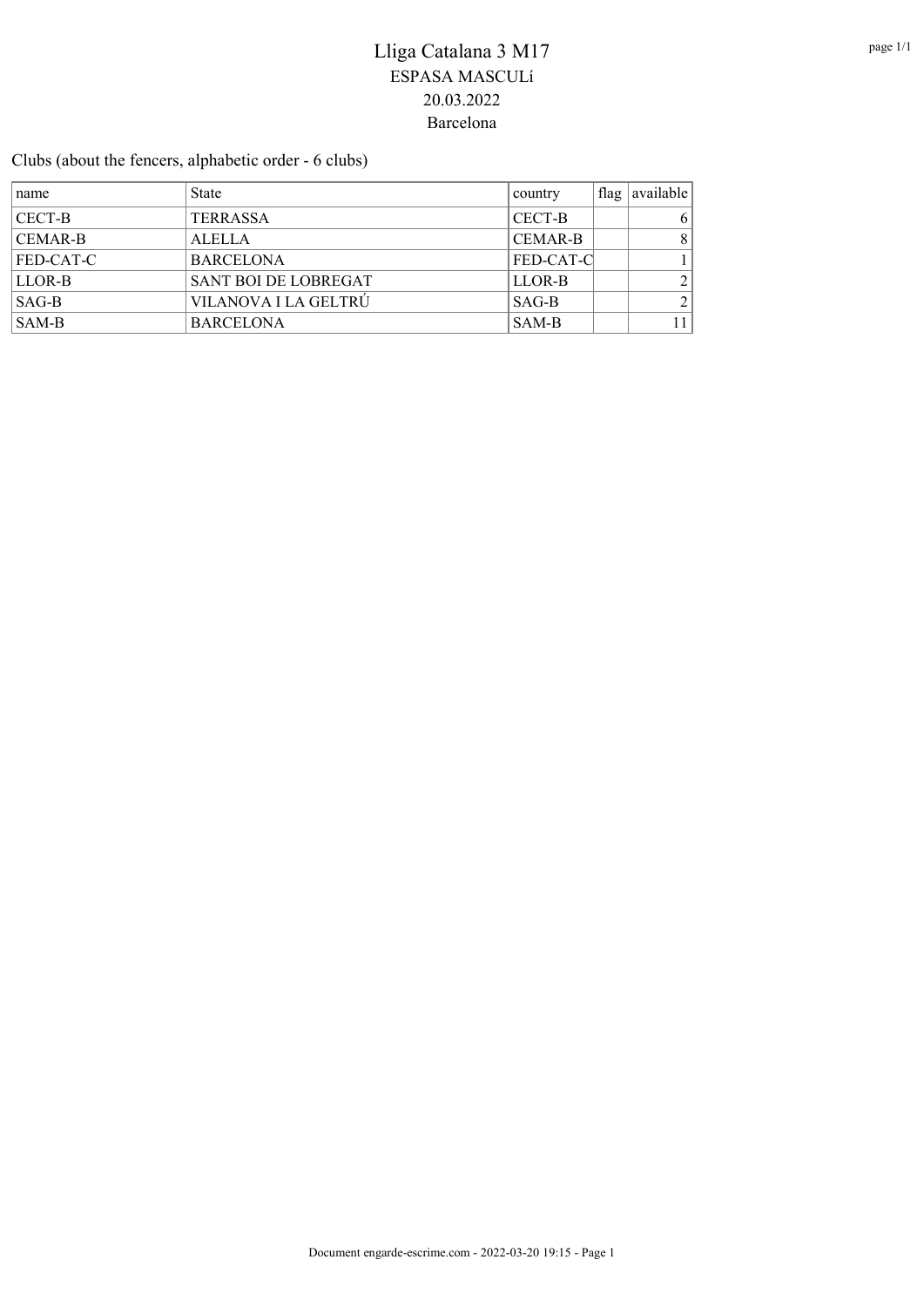Fencers (present, ordered by fencer number - 26 fencers)

| ran            | number $ $ name and first name | club           | flag |
|----------------|--------------------------------|----------------|------|
| $\mathbf{1}$   | 4 GILI LOPEZ Pau               | <b>CEMAR-B</b> |      |
| $\overline{2}$ | 5 ROCA VILARDEBÒ Àlex          | <b>CEMAR-B</b> |      |
| $\overline{3}$ | 6 ZANUY AZCON Marc             | LLOR-B         |      |
| 4              | 9 TORNER SÁNCHEZ Obac          | SAM-B          |      |
| 5              | 11 LÓPEZ PÉREZ Iu Xuwang       | <b>CECT-B</b>  |      |
| 6              | 12 ESPÍ FONTELLES Oriol        | SAM-B          |      |
| $\overline{7}$ | 14 CAMINAL LEIVA Niko          | SAM-B          |      |
| 8              | 15 RODRIGO CASTELLO Pau        | SAM-B          |      |
| 9              | 17 HOMS JIMÉNEZ Jaume          | <b>CEMAR-B</b> |      |
| 10             | 18 LLEONART RODRÍGUEZ Marcel   | <b>CEMAR-B</b> |      |
| 11             | 20 CERVELLÓ THIÉBEAULD Marc    | SAG-B          |      |
| 12             | 22 VIOLA CILLEROS Bruno        | SAM-B          |      |
| 13             | 24 FUNES GONZALEZ Aarón        | <b>CEMAR-B</b> |      |
| 14             | 25 BUISAN ROURA Enric          | FED-CAT-       |      |
| 15             | 26 ESTEBAN GUARDIOLA Dario     | <b>CEMAR-B</b> |      |
| 16             | 28 GARCIA SOLÉ Martí           | LLOR-B         |      |
| 17             | 30 TRIGINER MÍNGUEZ Bernat     | CECT-B         |      |
| 18             | 32 POZO LÁZARO Marc            | <b>CECT-B</b>  |      |
| 19             | 35 ZAGUIRRE STOICA Darío       | <b>CECT-B</b>  |      |
| 20             | 37 OLIVER MARTINEZ Eudald      | <b>CECT-B</b>  |      |
| 21             | 40 RUBIO TURU Èric             | <b>CECT-B</b>  |      |
| 22             | 9999 ESCAÑO RUIZ Mario         | SAM-B          |      |
| 22             | 9999 GORBACHEV Aleksandr       | <b>CEMAR-B</b> |      |
| 22             | 9999 KORNILOV Nikita           | SAM-B          |      |
| 22             | 9999 LIBERAL MANZANAS Pau      | SAM-B          |      |
| 22             | 9999 PULIDO SERRANO Raul       | SAM-B          |      |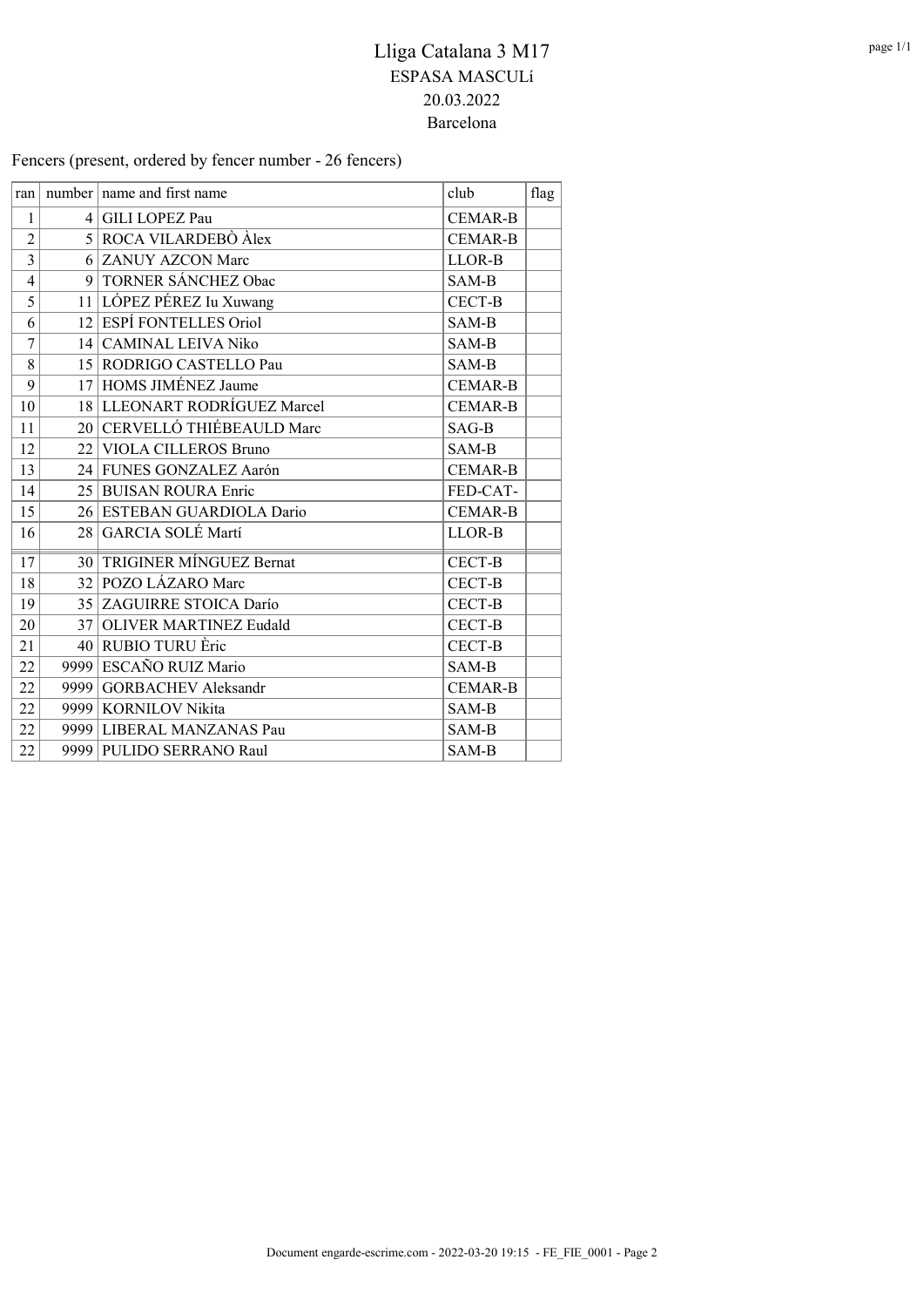Overall number of participants: 26 Number of participants among the 32 first fencers of the FIE ranking: 18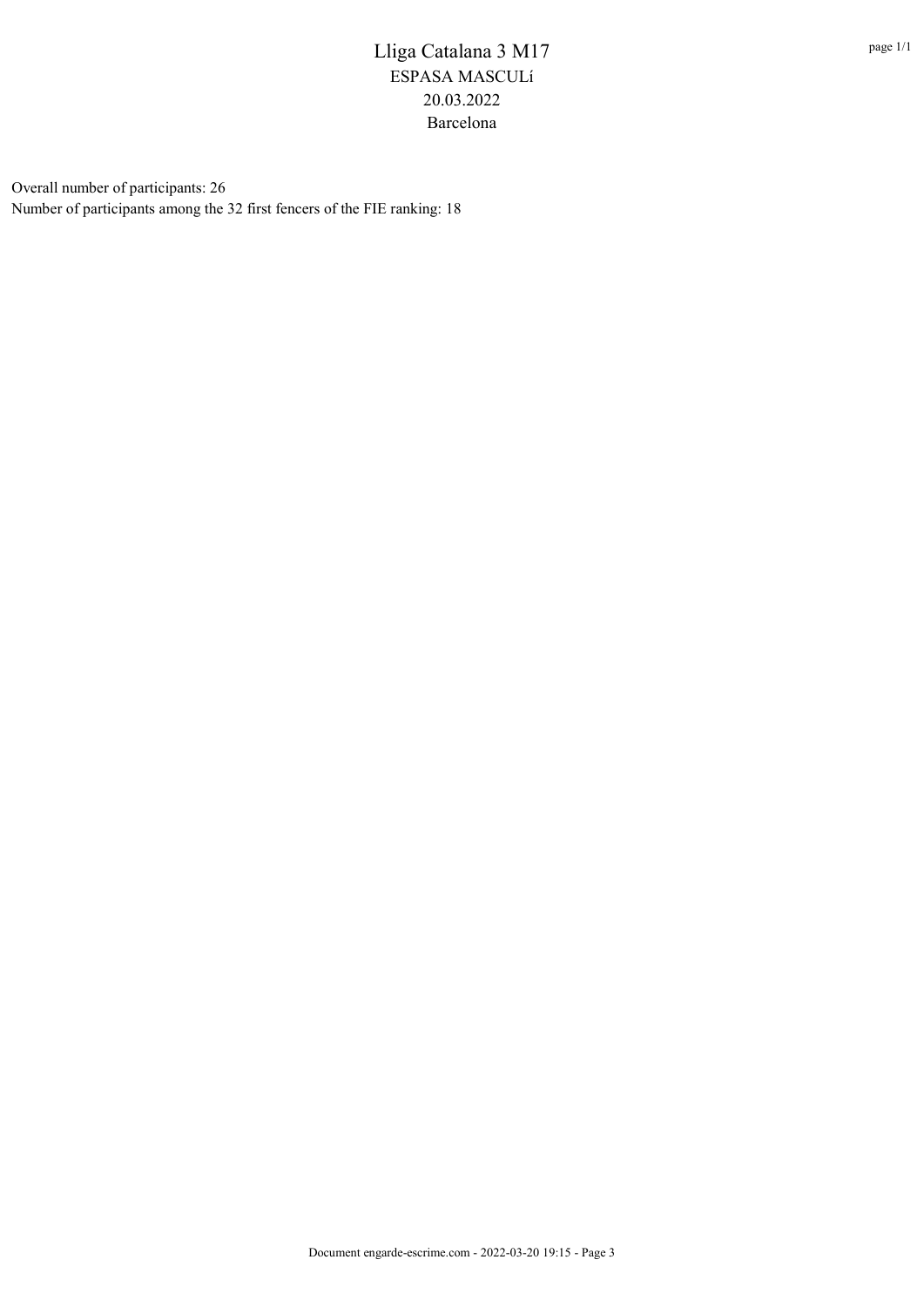#### Formula of the competition

26 fencers

1 poules: round

26 fencers 5 poules (1 poule of 6, 4 poules of 5) Separation by : clubs 20 qualifiers

\_\_\_\_\_\_\_\_\_\_\_\_\_\_\_\_\_\_\_\_\_\_\_\_\_\_\_\_\_\_\_\_\_

Direct elimination : 20 fencers

Direct tableau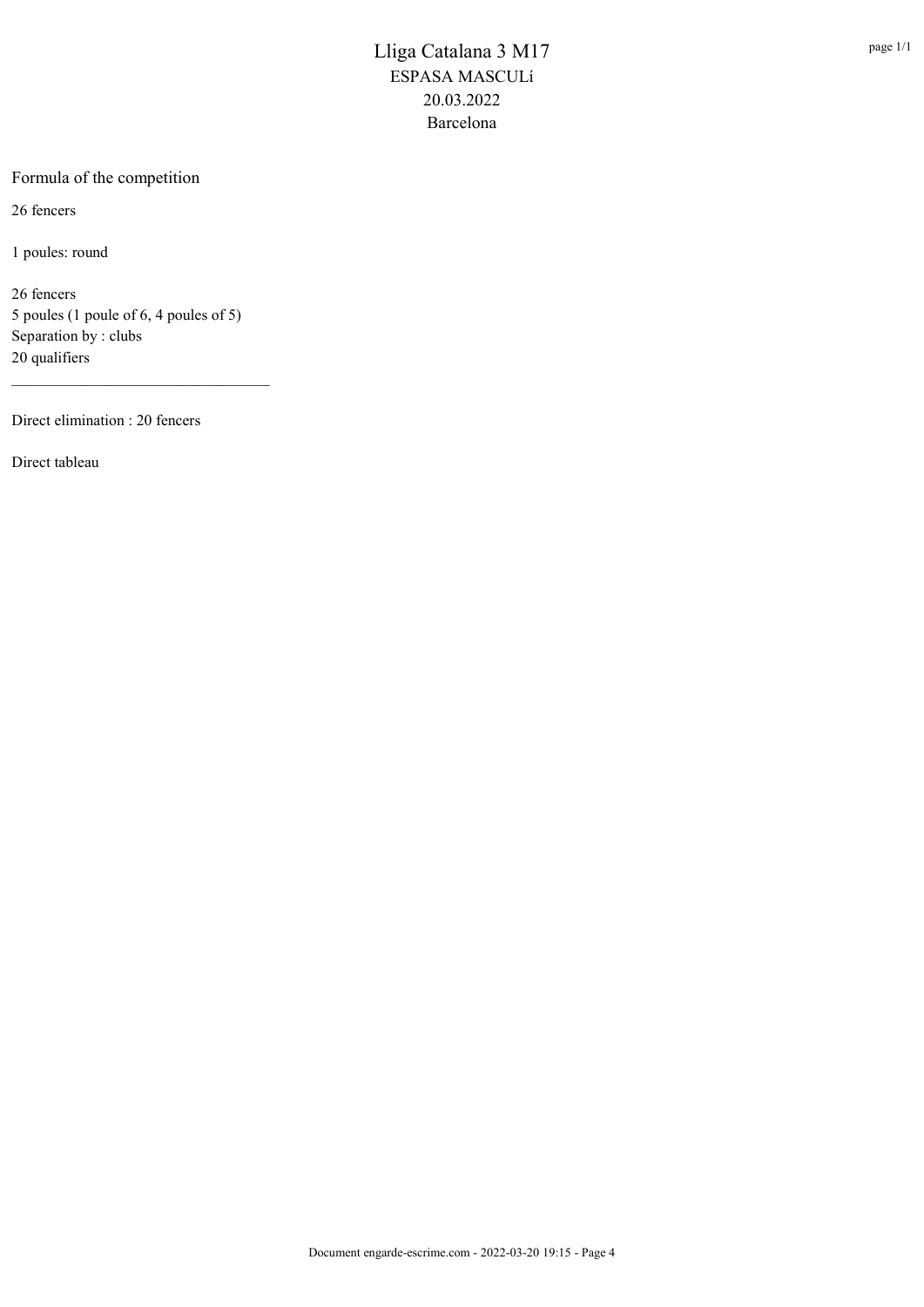#### Poules, round No 1

Poule No 1 Referee: PINYOL Genis FCE

|                                                    |                |                                                                                                      | $V/M$ ind.     | <b>HS</b> rank                 |
|----------------------------------------------------|----------------|------------------------------------------------------------------------------------------------------|----------------|--------------------------------|
| <b>OLIVER MARTINEZ Eudald</b>                      | CECT-B         | $\mathfrak{Z}$<br>$\overline{c}$<br>1<br>$\overline{4}$                                              | 0.000<br>$-10$ | 10<br>5                        |
| RUBIO TURU Eric                                    | CECT-B         | $\mathbf V$<br>$\boldsymbol{0}$<br>V<br>$\overline{2}$                                               | 0.500<br>$-3$  | 12<br>3                        |
| <b>GILI LOPEZ Pau</b>                              | <b>CEMAR-B</b> | V<br>V<br>V<br>V                                                                                     | 1.000<br>16    | 20<br>$\mathbf{1}$             |
| VIOLA CILLEROS Bruno                               | SAM-B          | V<br>$\overline{2}$<br>$\overline{2}$<br>1                                                           | 0.250<br>$-7$  | $\overline{\mathcal{L}}$<br>10 |
| CERVELLÓ THIÉBEAULD Marc                           | $SAG-B$        | $\overline{\mathbf{V}}$<br>V<br>$\overline{2}$<br>V                                                  | 0.750<br>4     | $\overline{2}$<br>17           |
|                                                    |                |                                                                                                      |                |                                |
| Poule No 2                                         |                |                                                                                                      |                |                                |
| Referee: SANTIAGO Adria CECT-B                     |                |                                                                                                      |                |                                |
|                                                    |                |                                                                                                      | V/M ind.       | <b>HS</b> rank                 |
| ESCAÑO RUIZ Mario                                  | SAM-B          | $\mathfrak{Z}$<br>2<br>V<br>$\overline{4}$<br>$\overline{4}$                                         | 0.200<br>$-3$  | 18<br>5                        |
| RODRIGO CASTELLO Pau                               | SAM-B          | $\overline{2}$<br> V <br>V <sub>l</sub><br>$\overline{4}$<br>V                                       | 0.600<br>5     | 21<br>$\overline{2}$           |
| ROCA VILARDEBÒ Àlex                                | <b>CEMAR-B</b> | $\overline{2}$<br>V<br>$\mathcal{L}_{\mathcal{A}}$<br>V<br>V<br>$\overline{4}$                       | 0.600<br>3     | $\mathfrak{Z}$<br>21           |
| <b>GORBACHEV Aleksandr</b>                         | <b>CEMAR-B</b> | V <sub>1</sub><br>$\overline{4}$<br>$\mathbf{1}$<br>$\mathbf{1}$<br>$\overline{0}$<br>$\overline{3}$ | $0.200 -11$    | 6<br>11<br>$\overline{4}$      |
| <b>BUISAN ROURA Enric</b><br>ZAGUIRRE STOICA Darío | FED-CAT-C      | 3 V3 2<br>$\mathbf V$<br>$\overline{\mathsf{V}}$<br>V<br>V                                           | 0.400<br>$-4$  | 16<br>25<br>$\mathbf{1}$       |
|                                                    | CECT-B         | V<br>V                                                                                               | 1.000<br>10    |                                |
| Poule No 3                                         |                |                                                                                                      |                |                                |
| Referee: PEREZ Cristobal SAM-B                     |                |                                                                                                      |                |                                |
|                                                    |                |                                                                                                      | V/M ind.       | <b>HS</b> rank                 |
| <b>KORNILOV Nikita</b>                             | SAM-B          | V<br>$\overline{4}$<br>V<br>V                                                                        | 0.750<br>7     | 19<br>$\overline{c}$           |
| <b>CAMINAL LEIVA Niko</b>                          | SAM-B          | V<br>$\overline{2}$<br>V<br>3                                                                        | 0.500<br>3     | $\mathfrak{Z}$<br>15           |
| POZO LÁZARO Marc                                   | CECT-B         | $\mathbf{1}$<br>$\boldsymbol{0}$<br>$\mathbf{1}$<br>$\mathbf{1}$                                     | $0.000 -17$    | 5<br>3                         |
| ZANUY AZCON Marc                                   | LLOR-B         | 3<br>V3<br>V<br>$\boldsymbol{0}$                                                                     | 0.500<br>$-2$  | 11<br>$\overline{4}$           |
| LLEONART RODRÍGUEZ Marcel                          | <b>CEMAR-B</b> | V<br>V<br>4<br>V4                                                                                    | 0.750<br>9     | 18<br>$\mathbf{1}$             |
| Poule No 4                                         |                |                                                                                                      |                |                                |
| Referee: JANUE Oriol SAM-B                         |                |                                                                                                      |                |                                |
|                                                    |                |                                                                                                      | $V/M$ ind.     | <b>HS</b> rank                 |
| ESTEBAN GUARDIOLA Dario                            | <b>CEMAR-B</b> | 2<br>$\overline{4}$<br>$\overline{4}$<br>1                                                           | 0.000<br>$-9$  | 11<br>5                        |
| HOMS JIMÉNEZ Jaume                                 | <b>CEMAR-B</b> | $\overline{3}$<br>V<br>V4<br>V                                                                       | 0.750<br>4     | 17<br>$\overline{2}$           |
| <b>TORNER SÁNCHEZ Obac</b>                         | SAM-B          | $\overline{\mathbf{V}}$<br>V<br><b>Tara</b><br>V<br>V                                                | 1.000<br>8     | 20<br>$\mathbf{1}$             |
| PULIDO SERRANO Raul                                | SAM-B          | V<br>3<br>$\overline{4}$<br>4                                                                        | 0.250<br>$-1$  | $\overline{4}$<br>16           |
| <b>TRIGINER MÍNGUEZ Bernat</b>                     | CECT-B         | 3<br>V<br>$\overline{4}$<br>$V4$ $\Box$                                                              | $-2$<br>0.500  | 3<br>16                        |
| Poule No 5                                         |                |                                                                                                      |                |                                |
| Referee: GARCIA Mar CEMAR-B                        |                |                                                                                                      |                |                                |
|                                                    |                |                                                                                                      | V/M ind.       | <b>HS</b> rank                 |
| ESPÍ FONTELLES Oriol                               | SAM-B          | V<br>V<br>V<br>V                                                                                     | 1.000<br>13    | 20<br>$\mathbf{1}$             |
| LIBERAL MANZANAS Pau                               | SAM-B          | $\overline{2}$<br>$\boldsymbol{0}$<br>$\mathbf{1}$<br>V                                              | $0.250 - 10$   | $\,$ 8 $\,$<br>5               |
| <b>GARCIA SOLÉ Martí</b>                           | LLOR-B         | $\overline{\mathbf{V}}$<br>$\mathbf{1}$<br>1<br>1                                                    | 0.250<br>$-7$  | $\,8\,$<br>$\overline{4}$      |
| FUNES GONZALEZ Aarón                               | <b>CEMAR-B</b> | $\overline{V}$<br>$\mathbf V$<br>V<br>$\overline{2}$                                                 | 0.750<br>6     | $\overline{2}$<br>17           |
| LÓPEZ PÉREZ Iu Xuwang                              | CECT-B         | $\overline{3}$<br>$\overline{2}$<br>$\mathbf V$<br>$\overline{4}$                                    | 0.250<br>$-2$  | 14<br>3                        |
|                                                    |                |                                                                                                      |                |                                |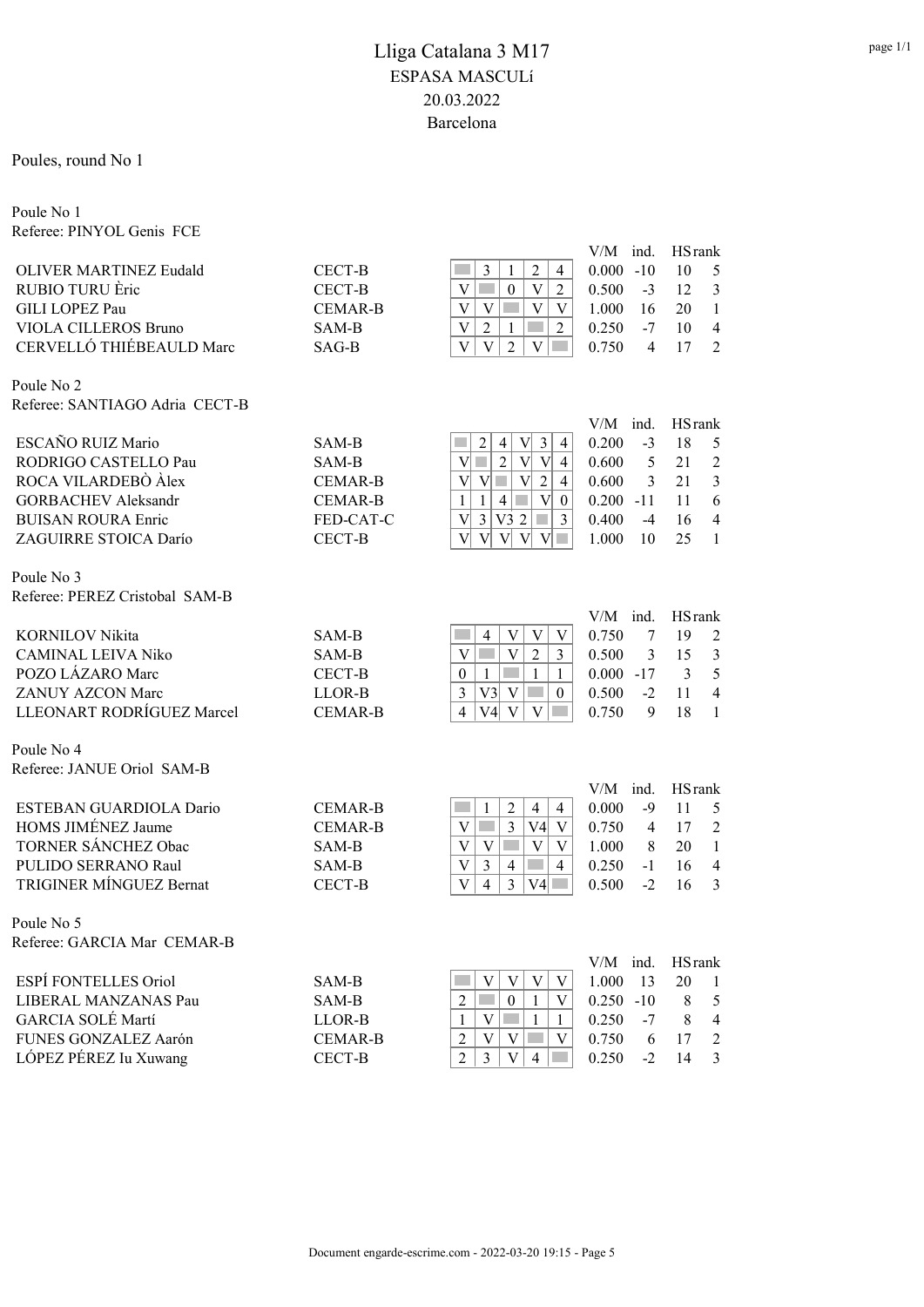| ran            | name and first name            | flag | club           | V/M   | ind.           | HS              | group          |
|----------------|--------------------------------|------|----------------|-------|----------------|-----------------|----------------|
| 1              | <b>GILI LOPEZ Pau</b>          |      | <b>CEMAR-B</b> | 1.000 | 16             |                 | $20$ qualifier |
| $\overline{c}$ | ESPÍ FONTELLES Oriol           |      | SAM-B          | 1.000 | 13             | 20              | qualifier      |
| 3              | ZAGUIRRE STOICA Darío          |      | <b>CECT-B</b>  | 1.000 | 10             |                 | $25$ qualifier |
| 4              | TORNER SÁNCHEZ Obac            |      | SAM-B          | 1.000 | $\,$ 8 $\,$    |                 | $20$ qualifier |
| 5              | LLEONART RODRÍGUEZ Marcel      |      | <b>CEMAR-B</b> | 0.750 | 9              | 18              | qualifier      |
| 6              | <b>KORNILOV Nikita</b>         |      | SAM-B          | 0.750 | 7              |                 | $19$ qualifier |
| 7              | FUNES GONZALEZ Aarón           |      | <b>CEMAR-B</b> | 0.750 | 6              | 17              | qualifier      |
| 8              | CERVELLÓ THIÉBEAULD Marc       |      | SAG-B          | 0.750 | $\overline{4}$ | 17              | qualifier      |
| 8              | HOMS JIMÉNEZ Jaume             |      | <b>CEMAR-B</b> | 0.750 | $\overline{4}$ | 17              | qualifier      |
| 10             | RODRIGO CASTELLO Pau           |      | SAM-B          | 0.600 | 5              | 21              | qualifier      |
| 11             | ROCA VILARDEBÒ Àlex            |      | <b>CEMAR-B</b> | 0.600 | $\overline{3}$ | 21              | qualifier      |
| 12             | <b>CAMINAL LEIVA Niko</b>      |      | SAM-B          | 0.500 | $\overline{3}$ | 15 <sup>2</sup> | qualifier      |
| 13             | <b>TRIGINER MÍNGUEZ Bernat</b> |      | <b>CECT-B</b>  | 0.500 | $-2$           | 16 <sup>2</sup> | qualifier      |
| 14             | <b>ZANUY AZCON Marc</b>        |      | LLOR-B         | 0.500 | $-2$           | 11              | qualifier      |
| 15             | RUBIO TURU Èric                |      | <b>CECT-B</b>  | 0.500 | $-3$           | 12              | qualifier      |
| 16             | <b>BUISAN ROURA Enric</b>      |      | FED-CAT-       | 0.400 | $-4$           | 16              | qualifier      |
| 17             | PULIDO SERRANO Raul            |      | SAM-B          | 0.250 | $-1$           |                 | $16$ qualifier |
| 18             | LÓPEZ PÉREZ Iu Xuwang          |      | CECT-B         | 0.250 | $-2$           | 14              | qualifier      |
| 19             | <b>VIOLA CILLEROS Bruno</b>    |      | SAM-B          | 0.250 | $-7$           | 10 <sup>1</sup> | qualifier      |
| 20             | GARCIA SOLÉ Martí              |      | LLOR-B         | 0.250 | $-7$           | 8               | qualifier      |
| 21             | LIBERAL MANZANAS Pau           |      | SAM-B          | 0.250 | $-10$          | 8               | eliminat       |
| 22             | ESCAÑO RUIZ Mario              |      | SAM-B          | 0.200 | $-3$           | 18              | eliminat       |
| 23             | <b>GORBACHEV Aleksandr</b>     |      | <b>CEMAR-B</b> | 0.200 | $-11$          | 11              | eliminat       |
| 24             | ESTEBAN GUARDIOLA Dario        |      | <b>CEMAR-B</b> | 0.000 | $-9$           | 11              | eliminat       |
| 25             | <b>OLIVER MARTINEZ Eudald</b>  |      | CECT-B         | 0.000 | $-10$          | 10              | eliminat       |
|                | 26 POZO LÁZARO Marc            |      | <b>CECT-B</b>  | 0.000 | $-17$          | $\overline{3}$  | eliminat       |

### Ranking of poules, round No 1 (ordered by ranking - 26 fencers)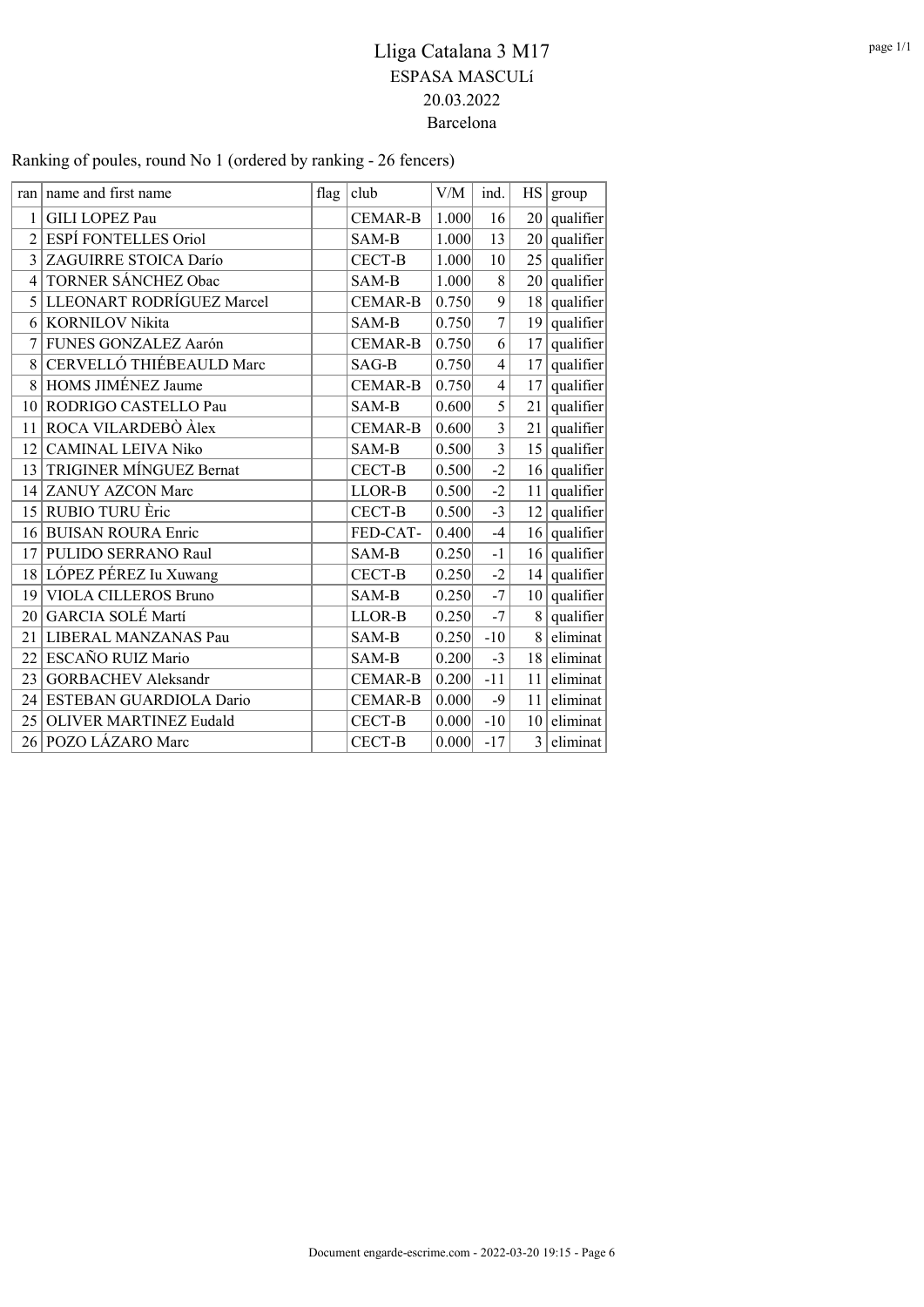| ran            | name and first name            | flag | club           | V/M   | ind.           | HS              | group          |
|----------------|--------------------------------|------|----------------|-------|----------------|-----------------|----------------|
| 1              | GILI LOPEZ Pau                 |      | <b>CEMAR-B</b> | 1.000 | 16             |                 | $20$ qualifier |
| $\overline{2}$ | ESPÍ FONTELLES Oriol           |      | SAM-B          | 1.000 | 13             | 20 <sub>1</sub> | qualifier      |
| 3              | ZAGUIRRE STOICA Darío          |      | CECT-B         | 1.000 | 10             |                 | $25$ qualifier |
| 4              | TORNER SÁNCHEZ Obac            |      | SAM-B          | 1.000 | $\,$ 8 $\,$    |                 | $20$ qualifier |
| 5              | LLEONART RODRÍGUEZ Marcel      |      | <b>CEMAR-B</b> | 0.750 | 9              |                 | $18$ qualifier |
| 6              | <b>KORNILOV Nikita</b>         |      | SAM-B          | 0.750 | 7              | 19              | qualifier      |
|                | FUNES GONZALEZ Aarón           |      | <b>CEMAR-B</b> | 0.750 | 6              | 17              | qualifier      |
| 8              | CERVELLÓ THIÉBEAULD Marc       |      | SAG-B          | 0.750 | $\overline{4}$ | 17              | qualifier      |
| 8              | HOMS JIMÉNEZ Jaume             |      | <b>CEMAR-B</b> | 0.750 | 4              | 17              | qualifier      |
| 10             | RODRIGO CASTELLO Pau           |      | SAM-B          | 0.600 | 5              | 21              | qualifier      |
| 11             | ROCA VILARDEBÒ Àlex            |      | <b>CEMAR-B</b> | 0.600 | 3              | 21              | qualifier      |
| 12             | <b>CAMINAL LEIVA Niko</b>      |      | SAM-B          | 0.500 | $\overline{3}$ |                 | $15$ qualifier |
| 13             | <b>TRIGINER MÍNGUEZ Bernat</b> |      | CECT-B         | 0.500 | $-2$           |                 | $16$ qualifier |
| 14             | ZANUY AZCON Marc               |      | LLOR-B         | 0.500 | $-2$           | 11              | qualifier      |
| 15             | RUBIO TURU Èric                |      | CECT-B         | 0.500 | $-3$           |                 | $12$ qualifier |
| 16             | <b>BUISAN ROURA Enric</b>      |      | FED-CAT-       | 0.400 | $-4$           |                 | $16$ qualifier |
| 17             | PULIDO SERRANO Raul            |      | SAM-B          | 0.250 | $-1$           |                 | $16$ qualifier |
| 18             | LÓPEZ PÉREZ Iu Xuwang          |      | CECT-B         | 0.250 | $-2$           |                 | $14$ qualifier |
| 19             | VIOLA CILLEROS Bruno           |      | SAM-B          | 0.250 | $-7$           |                 | $10$ qualifier |
| 20 l           | GARCIA SOLÉ Martí              |      | LLOR-B         | 0.250 | $-7$           |                 | $8$ qualifier  |

#### Ranking at the end of the poules (ordered by ranking - 20 fencers)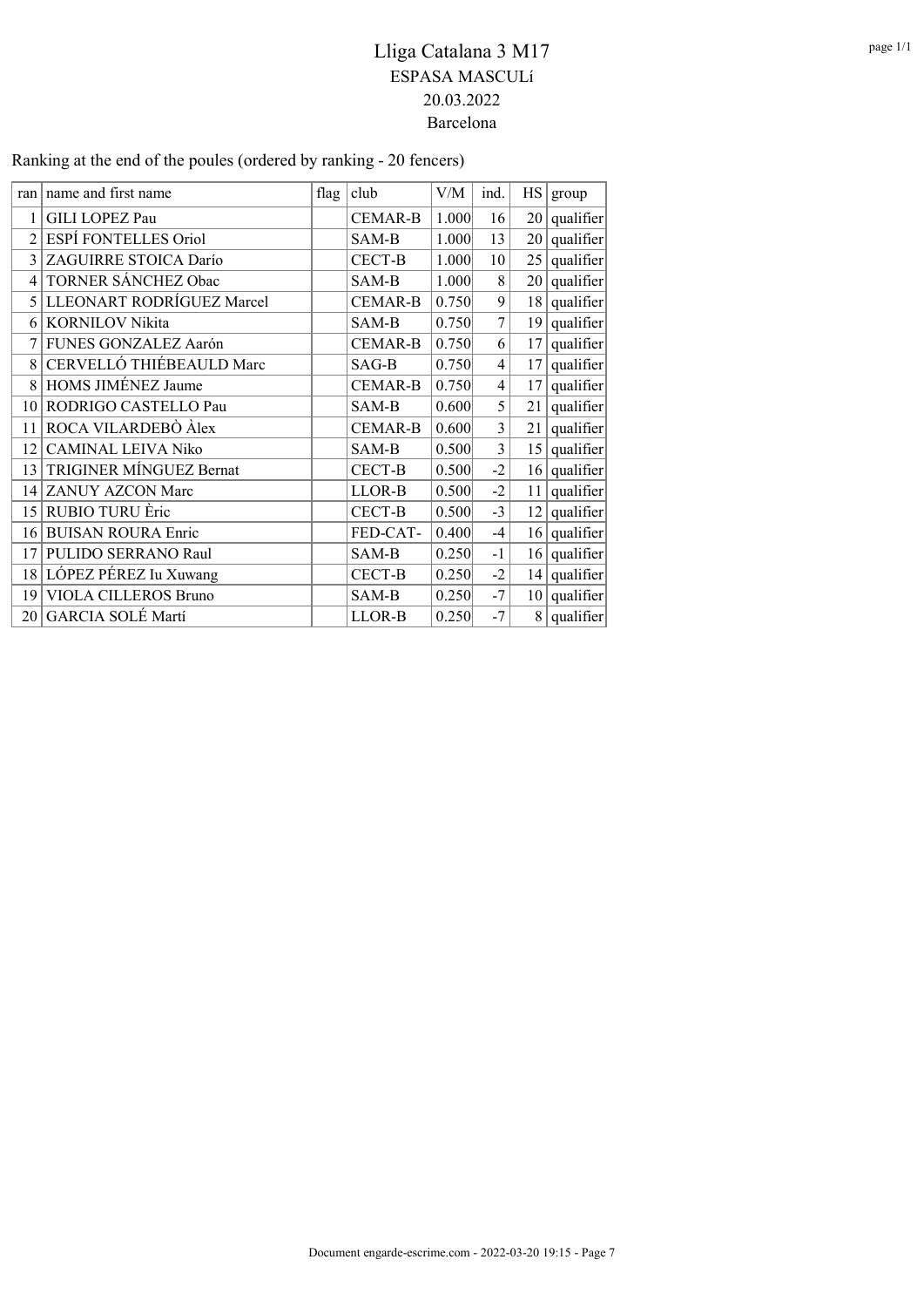|                | Tableau of 16               |                | Tableau of 8               | Semi-finals           |    |
|----------------|-----------------------------|----------------|----------------------------|-----------------------|----|
|                | <b>GILI LOPEZ Pau</b>       | <b>CEMAR-B</b> |                            |                       |    |
|                |                             |                | GILI LOPEZ Pau             |                       |    |
|                | 16 PULIDO SERRANO Raul      | SAM-B          | 15/9                       |                       |    |
|                |                             |                |                            | <b>GILI LOPEZ Pau</b> |    |
| 9              | CERVELLÓ THIÉBEAULD Marc    | SAG-B          |                            | 15/10                 |    |
| 8              | HOMS JIMÉNEZ Jaume          | <b>CEMAR-B</b> | HOMS JIMÉNEZ Jaume<br>15/4 |                       |    |
|                |                             |                |                            |                       |    |
|                | 5 LLEONART RODRÍGUEZ Marcel | <b>CEMAR-B</b> |                            |                       |    |
|                | 12 CAMINAL LEIVA Niko       | SAM-B          | <b>CAMINAL LEIVA Niko</b>  |                       |    |
|                |                             |                | 14/11                      | TORNER SÁNCHEZ Obac   |    |
|                | 13 TRIGINER MÍNGUEZ Bernat  | CECT-B         |                            | 11/9                  |    |
|                |                             |                | TORNER SÁNCHEZ Obac        |                       |    |
| $\overline{4}$ | TORNER SÁNCHEZ Obac         | SAM-B          | 15/6                       |                       |    |
| $\mathfrak{Z}$ | ZAGUIRRE STOICA Darío       | CECT-B         |                            |                       |    |
|                |                             |                | ZAGUIRRE STOICA Darío      |                       |    |
|                | 14 VIOLA CILLEROS Bruno     | SAM-B          | 15/10                      | ROCA VILARDEBÒ Àlex   |    |
|                | 11 ROCA VILARDEBÒ Àlex      | <b>CEMAR-B</b> |                            | 15/11                 |    |
|                |                             |                | ROCA VILARDEBÒ Àlex        |                       |    |
| 6              | <b>KORNILOV Nikita</b>      | SAM-B          | 15/11                      |                       |    |
| 7              | FUNES GONZALEZ Aarón        | <b>CEMAR-B</b> |                            |                       | E. |
|                |                             |                | RODRIGO CASTELLO Pau       |                       |    |
|                | 10 RODRIGO CASTELLO Pau     | SAM-B          | 15/7                       |                       |    |
|                | 15 LÓPEZ PÉREZ Iu Xuwang    | CECT-B         |                            | ESPÍ FONTELLES Oriol  |    |
|                |                             |                | ESPÍ FONTELLES Oriol       | 15/9                  |    |
|                | 2 ESPÍ FONTELLES Oriol      | SAM-B          | 15/13                      |                       |    |
|                |                             |                |                            |                       |    |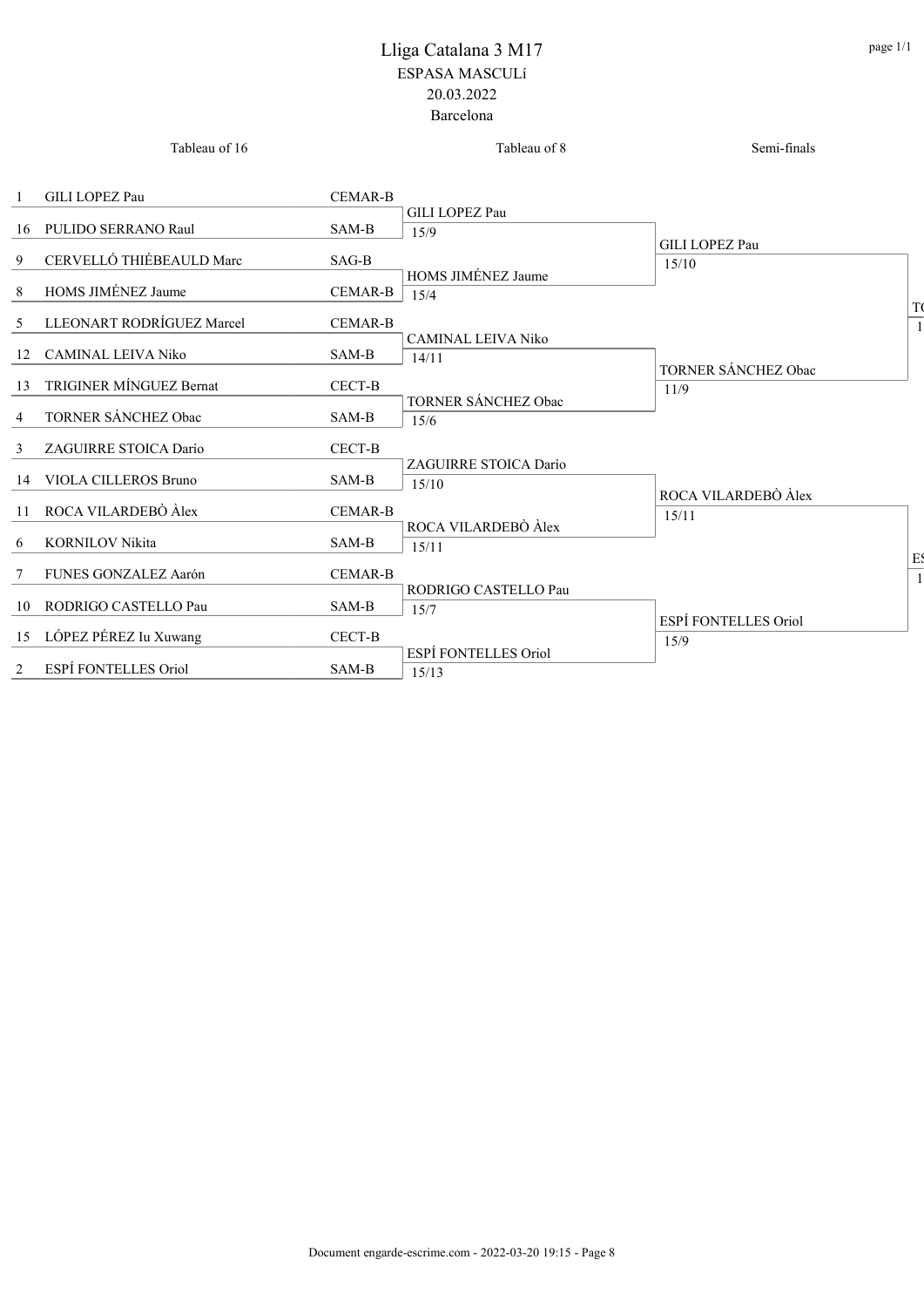|                | Tableau of 8             |             | Semi-finals                   | Final                     |                           |
|----------------|--------------------------|-------------|-------------------------------|---------------------------|---------------------------|
|                | GILI LOPEZ Pau           | CEMA        | GILI LOPEZ Pau                |                           |                           |
| 8              | HOMS JIMÉNEZ Jau         | <b>CEMA</b> | 15/10                         |                           |                           |
| 5              | CAMINAL LEIVA Ni         | SAM-B       |                               | TORNER SÁNCHEZ<br>15/12   |                           |
| 4              | TORNER SÁNCHEZ           | SAM-B       | <b>TORNER SÁNCHEZ</b><br>11/9 |                           |                           |
| 3              | ZAGUIRRE STOICA          | CECT-       |                               |                           | ESPÍ FONTELLES Or<br>15/5 |
| 6              | ROCA VILARDEBO           | <b>CEMA</b> | ROCA VILARDEBÒ<br>15/11       |                           |                           |
|                | RODRIGO CASTELL          | SAM-B       |                               | ESPÍ FONTELLES Or<br>15/7 |                           |
| $\mathfrak{D}$ | <b>ESPÍ FONTELLES Or</b> | SAM-B       | ESPÍ FONTELLES Or<br>15/9     |                           |                           |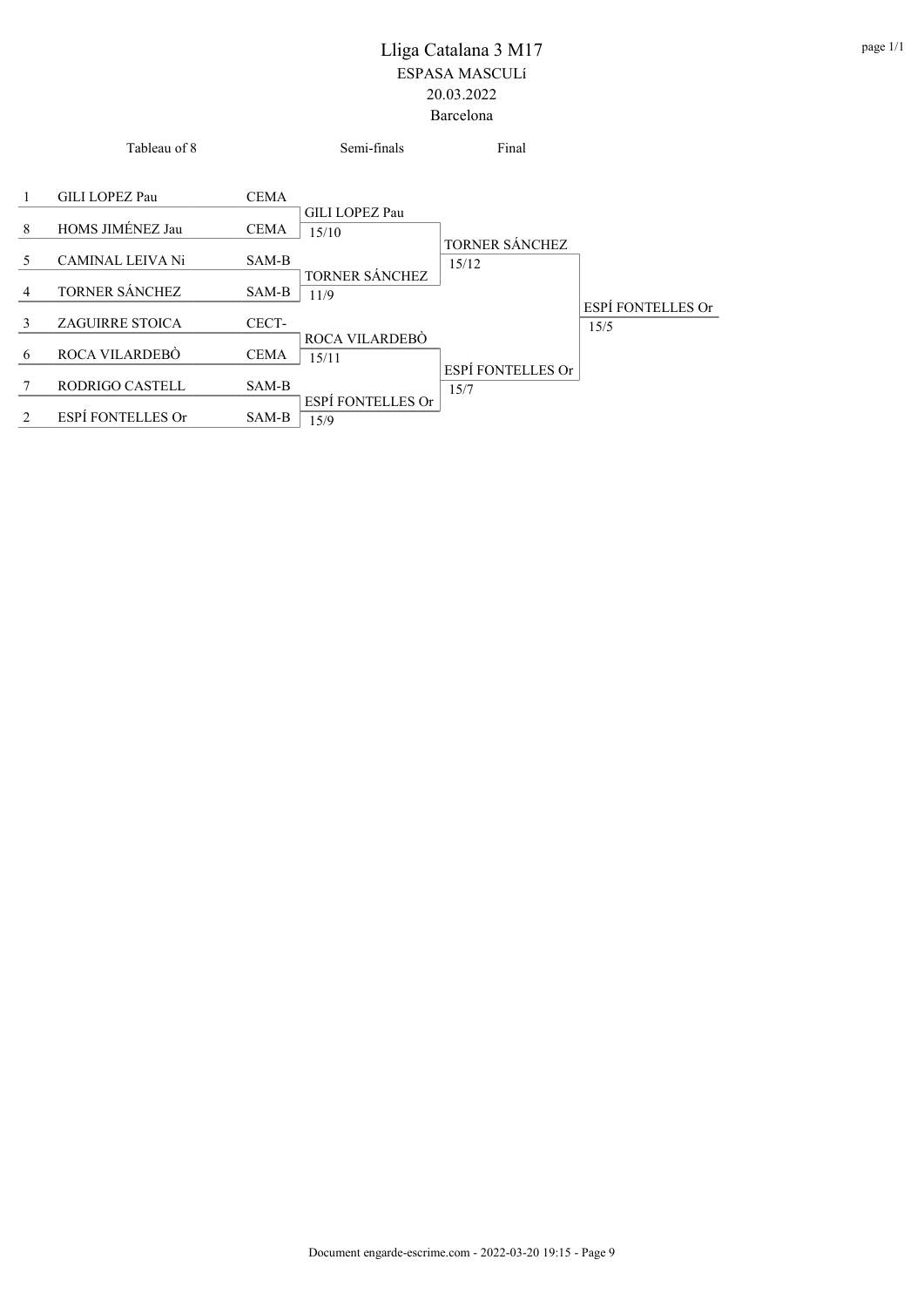#### Overall ranking (ordered by ranking - 26 fencers)

|                             | ran   name and first name   | flag | club           | status |
|-----------------------------|-----------------------------|------|----------------|--------|
| 1                           | <b>ESPÍ FONTELLES Oriol</b> |      | SAM-B          |        |
| $\mathcal{D}_{\mathcal{L}}$ | <b>TORNER SÁNCHEZ Obac</b>  |      | SAM-B          |        |
|                             | 3 GILI LOPEZ Pau            |      | <b>CEMAR-B</b> |        |
|                             | 3 ROCA VILARDEBÒ Àlex       |      | <b>CEMAR-B</b> |        |
|                             | 5 ZAGUIRRE STOICA Darío     |      | <b>CECT-B</b>  |        |
|                             | 6 HOMS JIMÉNEZ Jaume        |      | <b>CEMAR-B</b> |        |
| 7                           | RODRIGO CASTELLO Pau        |      | SAM-B          |        |
|                             | 8 CAMINAL LEIVA Niko        |      | SAM-B          |        |
|                             | 9 LLEONART RODRÍGUEZ Marcel |      | <b>CEMAR-B</b> |        |
|                             | 10 KORNILOV Nikita          |      | SAM-B          |        |
|                             | 11 FUNES GONZALEZ Aarón     |      | <b>CEMAR-B</b> |        |
|                             | 12 CERVELLÓ THIÉBEAULD Marc |      | $SAG-B$        |        |
|                             | 13 TRIGINER MÍNGUEZ Bernat  |      | <b>CECT-B</b>  |        |
|                             | 14 PULIDO SERRANO Raul      |      | SAM-B          |        |
|                             | 15 LÓPEZ PÉREZ Iu Xuwang    |      | CECT-B         |        |
|                             | 16 VIOLA CILLEROS Bruno     |      | SAM-B          |        |
|                             | 17 ZANUY AZCON Marc         |      | LLOR-B         |        |
|                             | 18 RUBIO TURU Èric          |      | <b>CECT-B</b>  |        |
|                             | 19 BUISAN ROURA Enric       |      | FED-CAT-       |        |
|                             | 20 GARCIA SOLÉ Martí        |      | LLOR-B         |        |
|                             | 21 LIBERAL MANZANAS Pau     |      | SAM-B          |        |
|                             | 22 ESCAÑO RUIZ Mario        |      | SAM-B          |        |
|                             | 23 GORBACHEV Aleksandr      |      | <b>CEMAR-B</b> |        |
|                             | 24 ESTEBAN GUARDIOLA Dario  |      | <b>CEMAR-B</b> |        |
|                             | 25 OLIVER MARTINEZ Eudald   |      | <b>CECT-B</b>  |        |
|                             | 26 POZO LÁZARO Marc         |      | <b>CECT-B</b>  |        |